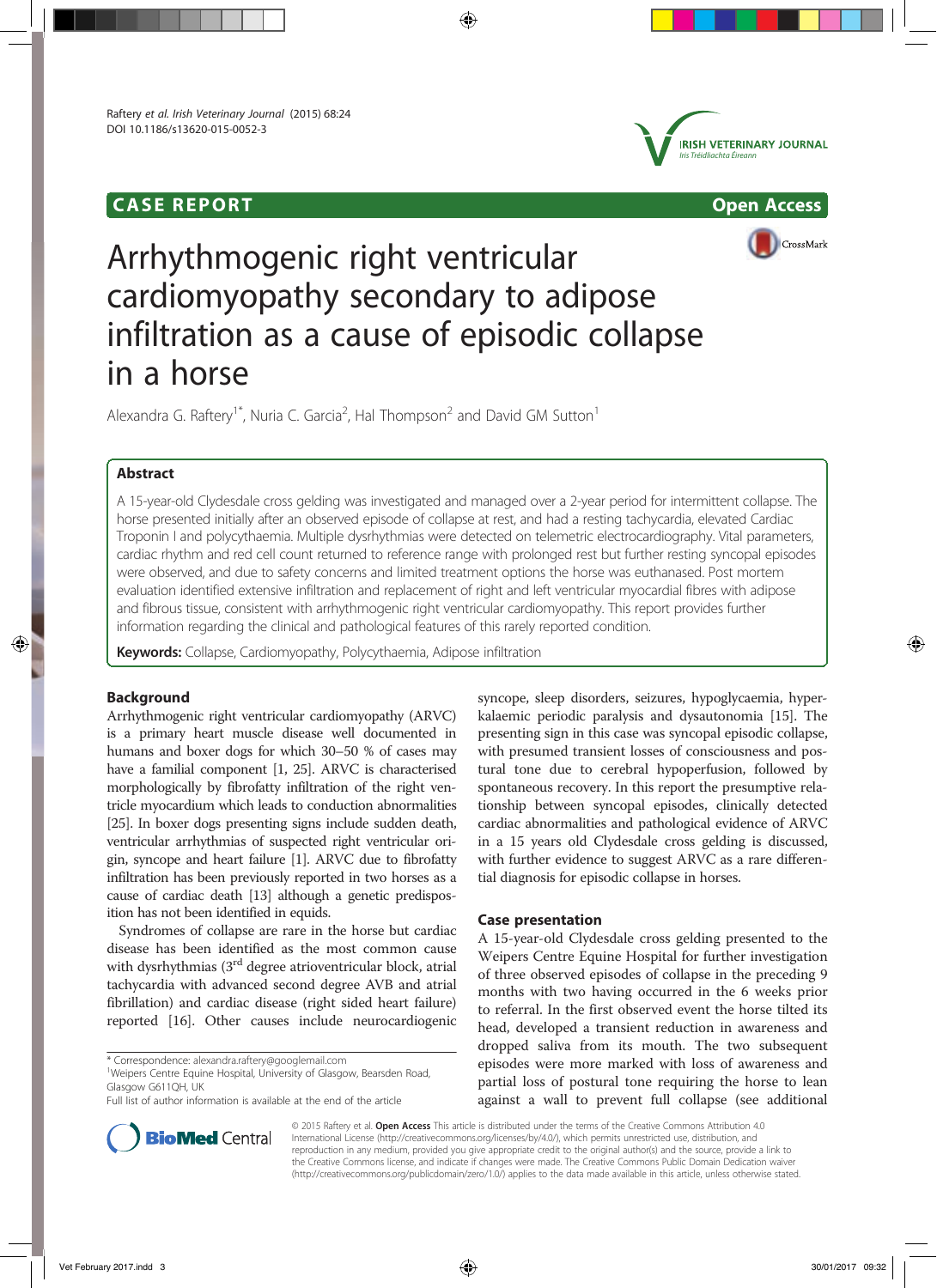resource for video). All events had occurred at rest, with rapid recovery and with no post-ictal period. Clinical examination after each event had been unremarkable. On the day of the most recent collapsing episode a blood sample was taken and a haematology profile identified a significant polycythaemia (51.1 (reference interval, 31–35) % [19]) with a mild leukopaenia (4.12 (reference interval, 5.4–14.3)  $\times 10^9$  cells/l) and left shift neutropaenia (2.2 (reference interval,  $2.7-6.8$ ) ×  $10^9$  cells/l). The polycythaemia did not reflect a state of hypovolaemia as total serum protein (71 (reference interval, 60–80) g/l) and renal parameters were not significantly elevated (urea 7.2 (reference interval, < 6.84) mmol/l); creatinine 119 (reference interval, 62–140) μmol/l) on a biochemistry profile. The horse was then referred for further investigation.

At presentation the horse was quiet but alert and in excess body condition (BCS 4/5 [6]; 681 kg). On auscultation a mild resting tachycardia (48 bpm) was present with no appreciable arrhythmias or murmurs noted. All other vital parameters were within normal limits.

Elevation of haematocrit (47 (reference interval, 31– 35) %) was present on a repeat haematology profile. Total serum protein, electrolytes (including total and ionised Ca<sup>2+</sup>,  $Mg^{2+}$ , Na<sup>+</sup>, Cl<sup>−</sup> and PO $_4^{3-}$ ) and fibrinogen concentrations were within reference range. Cardiac troponin I (CTnI) was markedly elevated (9.82 (reference interval, < 1.3) ng/ml). Blood erythropoietin concentration (5.5, (reference interval, 5.0–10.0) MIU/ml) was within normal limits.

Direct arterial pressure was measured via a catheter in the transverse facial artery. Mean arterial blood pressure was increased (160 mmHg, (reference interval, 80–100) mmHg) with elevation of systolic and diastolic blood pressures (220 and 130 mmHg respectively).

Arterial blood gas analysis was performed prior to, immediately after and 45 min after 15 min of moderate intensity exercise on the lunge. Oxygenation was within normal limits (PaO<sub>2</sub> 85-95 mmHg) and a mild metabolic acidosis was present immediately after exercise (lactate 3.5, (reference interval <2) mmol/l) that had resolved 45 min later. These findings were considered normal for the fitness of the horse.

A telemetric 24-h Holter ECG (Kruuse, Langeskov Denmark) was performed during the period of hospitalisation. Frequent multiform ventricular premature complexes (VPCs) were noted (Fig. 1) with approximately 10 per hour and several short bursts of spontaneous supraventricular tachycardia (maximum HR 180 bpm) were present when the horse was quiet in the stable, each lasting up to 60 s. Abnormal fluctuations in sinus rhythm were appreciable at lower heart rates. Echocardiographic evaluation was impeded by the excess body condition and size of the horse but no significant abnormalities were noted on the images that were obtained.

The findings of a full neurological examination were unremarkable.

An initial diagnosis was made of myocarditis (of unknown aetiology) with syncopal episodes presumed to be due to a temporary reduction in cardiac output and subsequent hypoxia resulting from dysrhythmia. Differentials for the polycythaemia included chronic hypoxaemia and primary polycythaemia (bone marrow neoplasm).

A period of pasture rest was recommended and due to the excess body condition of the horse dietary recommendations (1.5 % of bodyweight of dry hay, soaked for 12 h with a pelleted feed balancer for micronutrient and protein supplementation) were made both for general health and to facilitate further repeat echocardiography.

The horse was re-examined on three further occasions, the first of which was 2 weeks after original discharge. During this 2-week period no further syncopal episodes had been observed and the demeanour of the horse had improved. The resting heart rate had decreased to within normal limits (36–40 bpm). Repeat bloodwork identified a reduction in packed cell volume (37 %) and CTnI (<0.1 (reference interval, <1.3 ng/ml)) was within normal limits. A repeat  $24$ -h telemetric Holter ECG<sup>1</sup> was unremarkable. This improvement in clinical and clinicopathological parameters supported a resolving acute pathology and a further period of rest was recommended.

A second re-examination was performed 4 months later due to another observed collapse that morning. The horse had been brought in from the field and started eating feed, but then had stopped eating and rested its head against the wall of the stable, with a lowered head carriage and had maintained this position for 20–30 min. After this period the horse had regained normal posture and returned to eating. With the exception of the excess condition of the horse (BCS 4/5; 697 kg) the findings of clinical examination and bloodwork (haematology including acute phase proteins, biochemistry, CTn I) were unremarkable. Repeat echocardiography was again limited by the excess body condition but cardiac chamber dimensions were within normal limits. A telemetric Holter  $ECG<sup>1</sup>$  was placed and a 24-h trace was recorded. The horse was also exercised on the lunge for 10 min at trot and canter. No significant abnormalities were noted.

The final examination was performed just over a year later after a further documented episode of collapse. The horse had been tied up loosely and was eating when it suddenly started to back up with the head raised and subsequently fell down into lateral recumbency. The horse had paddled with the front legs and lip chomped with vacant eyes for approximately 2–3 min, before immediately standing and returning to eating with no suggestion of post-ictal change.

On repeat clinical examination the horse had reduced body condition (BCS 3/5; 613 kg). Vital parameters were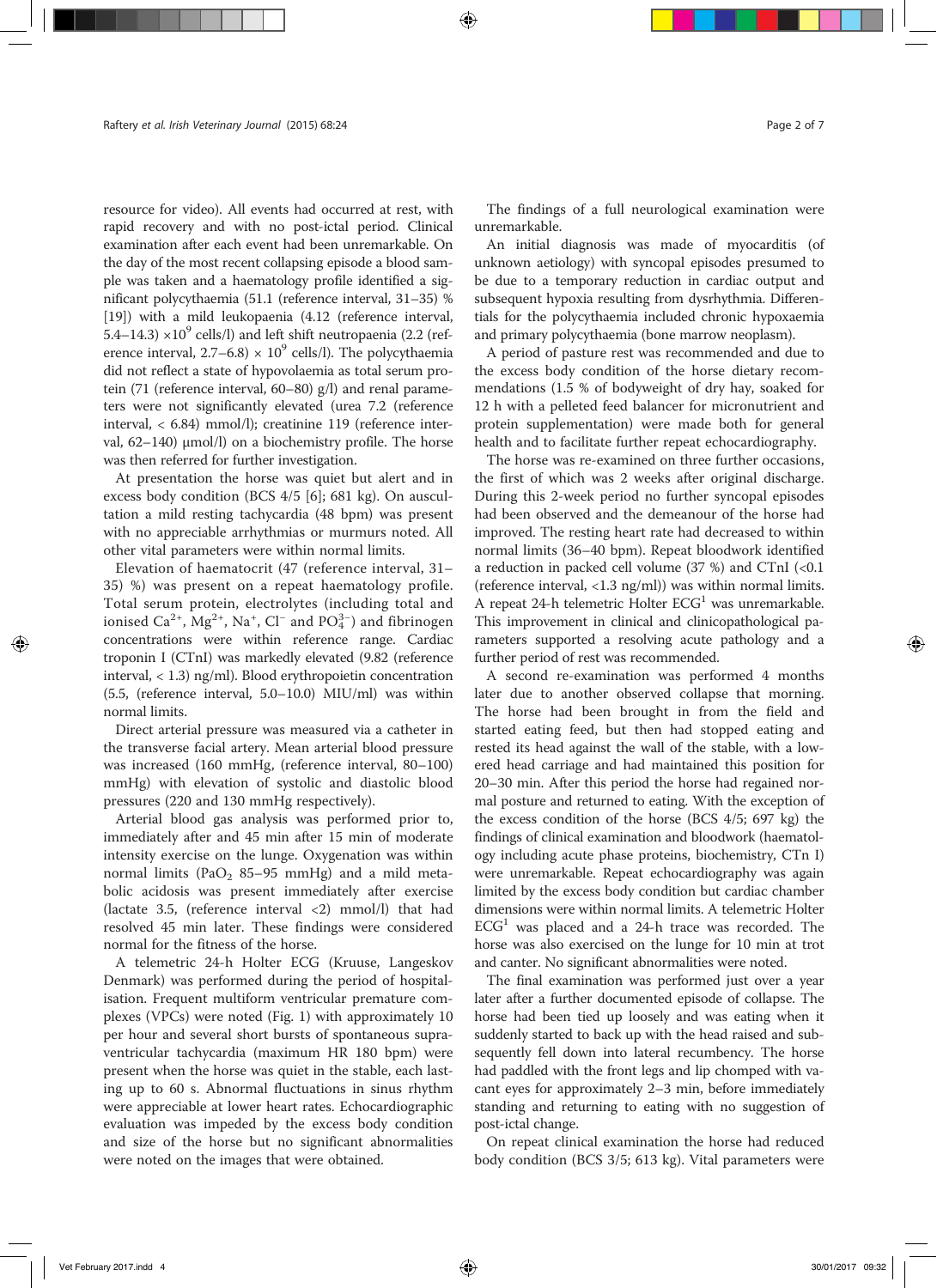

within normal limits. Haematology and biochemistry profiles including acute phase proteins and CTnI were all within reference range. Echocardiographic evaluation was again hampered by poor image quality due to the horse's size, but no abnormalities were noted and measurements taken were within normal limits. A telemetric ECG was placed for 15 h. The majority of the trace was unremarkable with a low resting heart rate (36 bpm), regular rhythm and homogenous morphology of complexes. However, there were multiple short periods of supraventricular tachycardia with no apparent external stimuli as found on previous examination. Ventricular

premature complexes were present as previously, but at much reduced frequency (4 VPCs in 15 h).

Due to the intermittent and progressive nature of the syncopal episodes there were significant implications for horse welfare and human safety. Since no treatment options were available the owner elected to have the horse euthanased.

On post mortem examination gross and histological abnormalities were restricted to the cardiac muscle. The epicardium of the right ventricular free wall and the endocardium were infiltrated by a yellowish soft tissue extensively expanding deep into the myocardium obliterating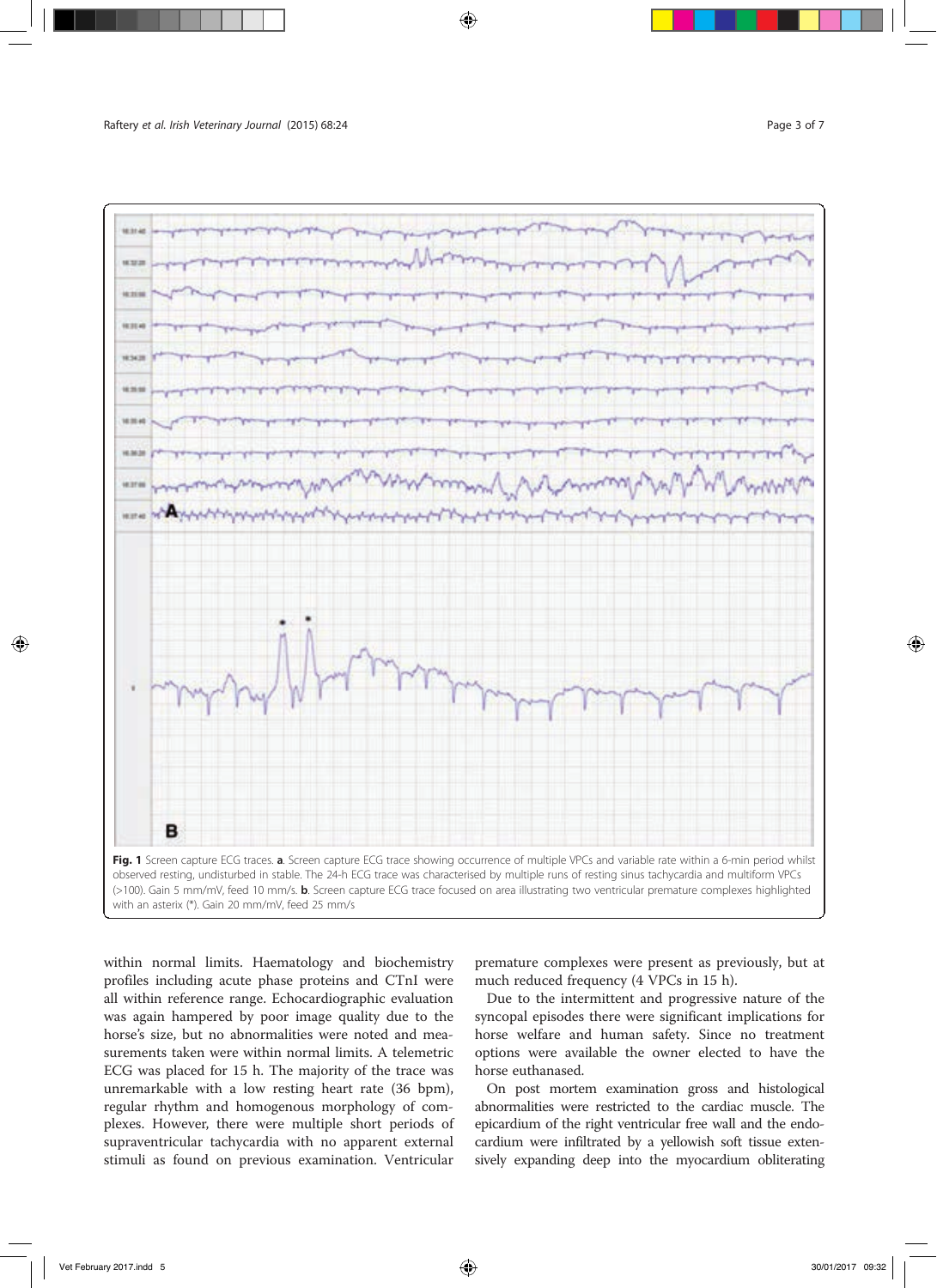more than 60 % of the myofibers. The left ventricle was similarly affected with 20–30 % of the myofibres destroyed by the infiltration. Small foci of this yellowish tissue were also multifocally observed in both the left and right atria (Fig. 2a–d).

Histopathological examination of the myocardium, epicardium and endocardium revealed similar changes in both ventricles. Cardiomyocytes were markedly reduced in number and replaced by abundant adipose tissue intermixed with variably thickened bundles of fibrous connective tissue. Residual cardiomyocytes within or around the adipose tissue were highly vacuolated with loss of the myofibrils and nuclear detail (degeneration). Interspersed were low numbers of lymphocytes and macrophages. Periodic acidschiff (PAS) stain highlighted the disruption of Purkinje fibres by the adipose tissue. Masson's trichrome stain highlighted the variably thickened bundles of fibrous connective tissue dissecting the myofibres (Fig. 3a–c). Frozen sections stained with Oil Red confirmed the large vacuolar infiltrate as adipose tissue. There was no evidence of parasitic infiltration grossly or microscopically. The skeletal and smooth muscle were grossly unremarkable in appearance.

A post mortem diagnosis was made of syncope presumed secondary to myocardial degeneration with extensive, severe, chronic, adipose and fibrous infiltration of the right and left ventricle, consistent with arrhythmogenic right ventricular cardiomyopathy.

## Discussion and conclusion

Episodes of collapse are rare in the horse and evidence based literature is limited. The aetiology of the collapse is frequently difficult to establish as it is complicated by the intermittent nature of the clinical signs. In the case series by Lyle et al. [16] only 44 % of horses had a definite diagnosis. The case reported here was classified as

syncopal due to the progression of clinical signs to loss of postural tone and full loss of consciousness together with post mortem findings. Differential diagnosis for syncopal collapse can be broadly divided in to cardiac, neurally mediated and miscellaneous causes (volume depletion, endotoxaemia, drugs, dysautonomia) [15].

The abnormalities noted on sequential examinations in this horse pointed to an ante-mortem diagnosis of cardiac pathology. The original presentation with a resting tachycardia, polycythaemia, increased CTnI, frequent VPCs, and intermittent bursts of supraventricular tachycardia was temporally associated with one of the syncopal episodes. Elevated CTnI is a sensitive and specific biomarker of myocardial damage [14]. Boxer dogs with confirmed ARVC had a significantly higher serum CTnI concentration than non-Boxer controls [3] with values correlated to increasing numbers of VPCs per 24 h and grade of ventricular arrhythmia. In horses myocardial disease, structural heart disease and arrhythmias have been reported to cause elevations in CTnI [21]. In this case CTnI was elevated only on first presentation and normalised over 2 weeks, consistent with a discrete insult [22] or more likely in this case, an acute on chronic insult.

Polycythaemia was determined to be absolute (i.e. not secondary to splenic contraction or hypovolaemia) and appropriate due to the repeatability of the abnormality, absence of concurrent markers of hypovolaemia and lack of post mortem renal or neoplastic changes [4]. At the time of sampling the erythropoietin assay was within normal limits (which would support a primary erythrocytosis from bone marrow proliferation) but the half life of erythropoietin is only 5 h [9]. Given the post mortem findings, polycythaemia secondary to chronic hypoxaemia seems more probable. The rapid improvement in red cell count and resting heart rate soon after first

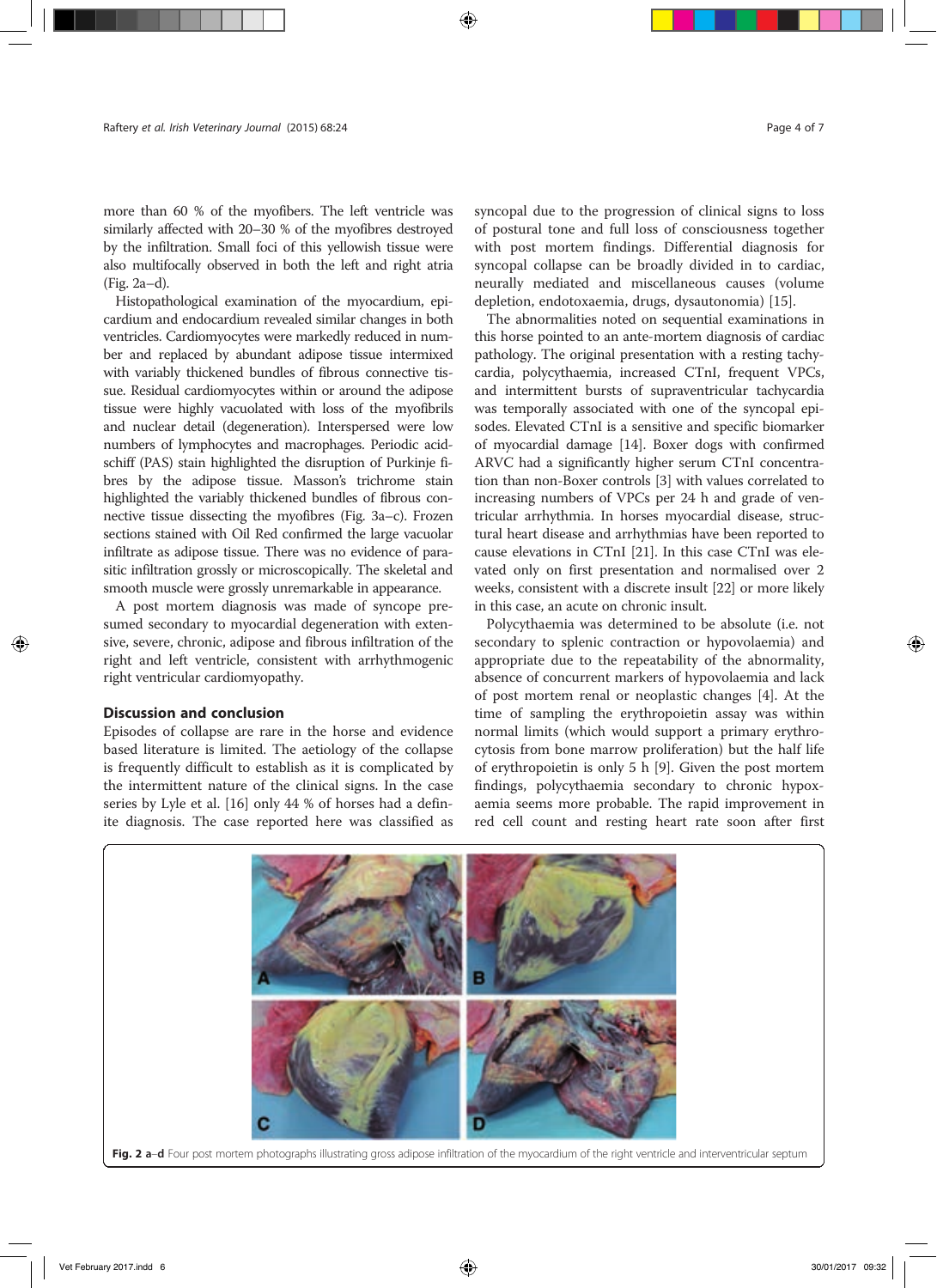

evaluation suggest that tissue hypoxaemia was improving at this time.

The relationship between the cardiac pathology noted at post mortem and the syncopal episodes is presumptive but given the cardiac abnormalities on initial examination and absence of other abnormalities on further diagnostics or at post mortem examination, the combined evidence of cardiac syncope is compelling. To form a more definitive ante-mortem diagnosis it would have been beneficial to leave the Holter ECG in place for a longer period in combination with video monitoring when the horse was hospitalised. An implantable cardiac monitor (ICM, ECG recording device) would have allowed longer term monitoring [15], using either a remote, observer operated trigger, or automatic dysrhythmia induced recording.

Fibrofatty infiltration of the cardiac muscle in the horse is not reported as an incidental post mortem finding in reports evaluating a racehorse population [17], working horses [10–12] or a general population [5]. A comparable abattoir study of non athletic or obese horses has not been recorded. Adipose and fibrous tissue infiltration of the myocardium has been documented previously as a cause of cardiac death in two horses [13]. One of these horses presented with ventricular tachycardia that was refractory to medical management and progressed to ventricular fibrillation and death; the second horse was found dead in the field. Both animals had significant adipose and fibrous infiltration of the right ventricle wall and interventricular septum wall with disruption of the Purkinje fibres, similar to this case, and a diagnosis of arrhythmogenic right ventricular cardiomyopathy was made. Unlike this case, the horses reported by Freel et al. [13] both had an enlarged right ventricle, but this may reflect the end progression of the disease, given that both of those cases had suffered fatal cardiogenic collapse. The parallels between these changes and pathologies noted in humans and dogs have been discussed at length previously [13] but it is notable that syncopal episodes are common (52 %) in Boxer dogs with ARVC [1]. Left ventricular pathology which was also noted in this case is observed in a small proportion of affected boxer dogs [20] but greater than 50 % of affected humans [2] with no specific identified risk factors.

This case provides additional evidence of the adverse impact of adipose and fibrous infiltration on cardiac function in the horse and the implications of Purkinje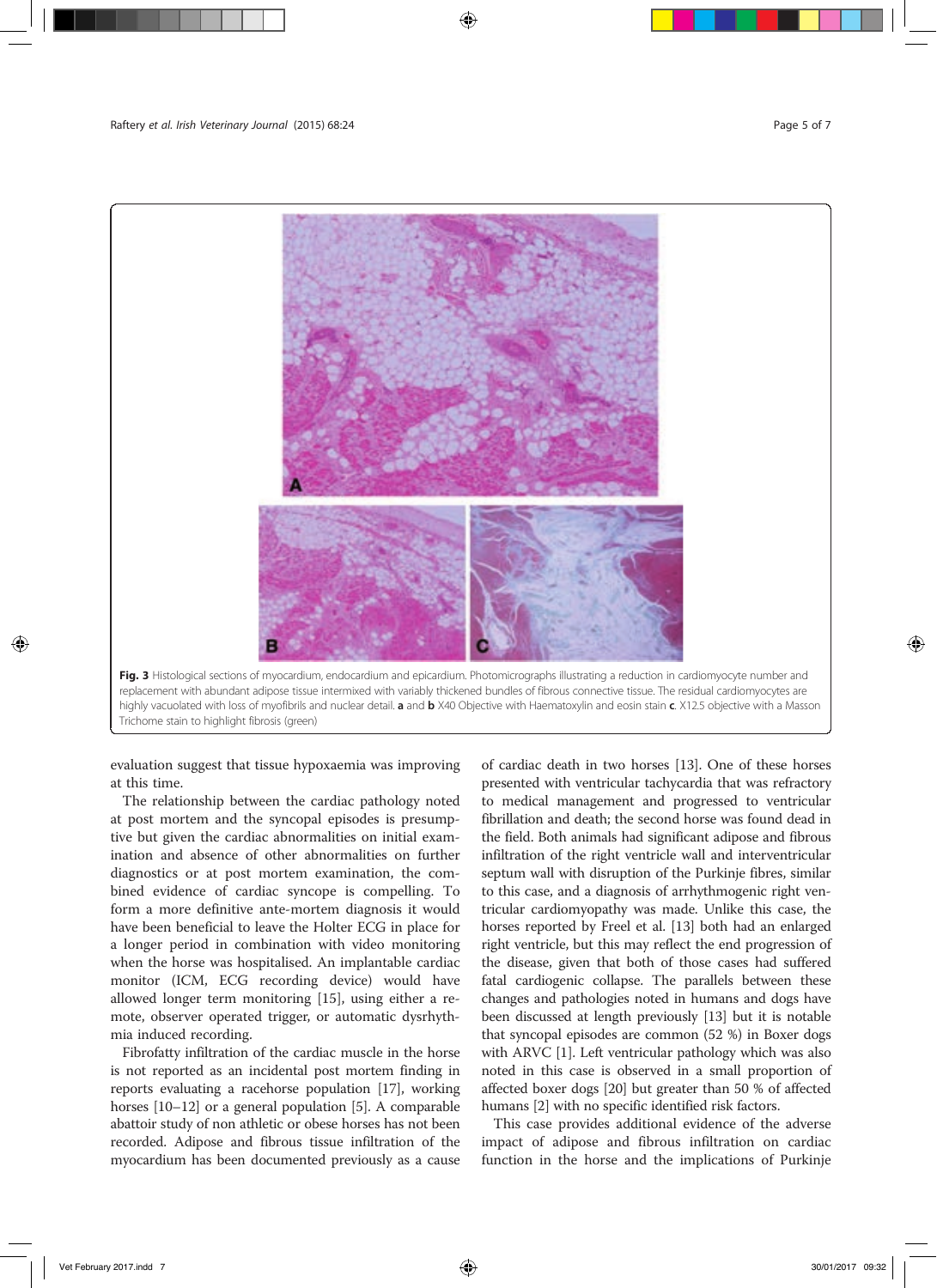fibre disruption for transmission of electrical activity within the cardiac muscle. Purkinje fibre disruption in the ventricles is associated with the development of ventricular dysrhythmias and sudden death in humans [7].

Clinical manifestations of ARVC in humans relate to development of ventricular tachycardia or ventricular fibrillation and it is a rare but important cause of sudden death in young people, particularly athletes. There is a known genetic susceptibility in 30–50 % of cases [2]. A similar proportion of Boxer dogs have evidence of familial susceptibility with autosomal dominant inheritance suspected [1]. This horse was a 15 year old Clydesdale cross Cob type. The previous report documented a 5 year old Clydesdale and a 15 year old Cob. Further documentation of this rare condition would be required to establish if there is any breed susceptibility.

The excess body condition of the horse may also be pertinent to the development of the cardiac pathology. In humans the relationship between obesity, a proinflammatory state, metabolic syndrome and cardiac pathology is well documented and similar infiltrative changes in the myocardium are reported in obese humans [24] as noted in this horesistance seen in Equine Metabolic syndromerse. Increased pericardial adipose tissue deposition is associated with an increased risk of cardiovascular disease, hypothesised to be due to a paracrine effect [8, 18]. It is unknown whether myocardial adipose tissue would have a similar effect in the horse. Endocrine testing was not performed in this horse but obesity is correlated to insulin resistance seen in Equine Metabolic syndrome [26]. Obesity is common in horses in the UK [23, 27] without development of similar clinical signs but in humans cardiovascular disease is multifactorial and the same may be true within the equine population.

In conclusion adipose and fibrous tissue infiltration of the cardiac muscle should be added to the differential diagnosis list as a rare but significant cause of cardiac arrhythmia and syncope when investigating horses for intermittent collapse. This syndrome is potentially comparable to that of arrhythmogenic right ventricular cardiomyopathy noted in boxers and humans and requires further investigation.

#### Abbreviations

ARVC: Arrhythmogenic Right Ventricular Cardiomyopathy; CTnI: Cardiac Troponin I; VPC: Ventricular Premature Complex.

#### Competing interests

The authors declare that they have no competing interests.

#### Authors' contributions

DS was the senior clinician dealing with the case assisted by AR. AR drafted the manuscript and DS edited the manuscript. HT and NCG performed the post mortem, evaluated the histopathology and drafted the pathology section of the manuscript. All authors read and approved the final manuscript.

#### Acknowledgements

The authors would like to thank Alistair McInnes, Mike Cathcart, Marco Duz and Richard Irvine for their involvement with this case.

#### Author details

<sup>1</sup>Weipers Centre Equine Hospital, University of Glasgow, Bearsden Road, Glasgow G611QH, UK. <sup>2</sup>Department of Pathology, University of Glasgow, Bearsden Road, Glasgow G611QH, UK.

Received: 10 June 2015 Accepted: 30 September 2015 Published online: 19 October 2015

#### References

- Basso C, Fox PR, Meurs KM, Towbin JA, Spier AW, Calabrese F, et al. Arrhythmogenic right ventricular cardiomyopathy causing sudden cardiac death in boxer dogs. A new animal model of human disease. Circulation. 2004;109:1180–5.
- 2. Basso C, Corrado D, Marcus FI, Nava A, Thiene G. Arrhythmogenic right ventricular cardiomyopathy. Lancet. 2009;373:1289–300.
- 3. Baumwart RD, Orvalho J, Meurs KM. Evaluation of serum cardiac troponin I concentration in Boxers with arrhythmogenic right ventricular cardiomyopathy. AJVR. 2007;68(5):524–8.
- 4. Belli CB, Baccarin RY, Ida KK, Fernandes WR. Appropriate secondary absolute erythrocytosis in a horse. Vet Rec. 2011;169:609.
- 5. Buergelt CD. Equine cardiovascular pathology: an overview. Anim Health Res Rev. 2003;4(2):109–29.
- 6. Carroll CL, Huntington PJ. Body condition scoring and weight estimation of horses. Equine Vet J. 1988;20:41–5.
- 7. Chien KR. Genomic circuits and the integrative biology of cardiac diseases. Nature. 2000;407:227–32.
- 8. Ding J, Hsu FC, Harris TB, Liu Y, Kritchevsky SB, Szklo M. The association of pericardial fat with incident coronary heart disease: the Multi-Ethnic Study of Atherosclerosis (MESA). Am J Clin Nutr. 2009;90:499–504.
- 9. Elliott S, Pham E, Macdougall IC. Erythropoietins: a common mechanism of action. Exp Haematol. 2008;36:1573–84.
- 10. Else RW, Holmes JR. Cardiac pathology in the horse I gross pathology. Equine Vet J. 1972;4:1–9.
- 11. Else RW, Holmes JR. Cardiac pathology in the horse II microscopic pathology. Equine Vet J. 1972;4:57–62.
- 12. Else RW, Holmes JR. Cardiac pathology in the horse III clinical correlations. Equine Vet J. 1972;4:195–203.
- 13. Freel KM, Morrison LR, Thompson H, Else RW. Arrhythmogenic right ventricular cardiomyopathy as a cause of unexpected cardiac death in two horses. Vet Rec. 2010;166:718–21.
- 14. Kraus MS, Jesty SA, Gelzer AR, Ducharme NG, Mohammed HO, Mitchell LM, et al. Measurement of plasma cardiac troponin I concentration by use of a point-of-care analyzer in clinically normal horses and horses with experimentally induced cardiac disease. Am J Vet Res. 2010;71:55–9.
- 15. Lyle CH, Keen J. Episodic collapse in the horse. Equine Vet Educ. 2010;22:576–86.
- 16. Lyle CH, Turley G, Blissitt KJ, Pirie RS, Mayhew IG, Mcgorum BC, et al. Retrospective evaluation of episodic collapse in the horse in a referred population: 25 cases (1995–2009). J Vet Intern Med. 2010;24(6):1498–502.
- 17. Lyle CH, Uzal F, McGorum BC, Aida H, Blissitt KJ, Case JT. Sudden death in racing Thoroughbred horses: an international multicentre study of post mortem findings. Equine Vet J. 2011;43:324–31.
- 18. Mahabadi AA, Massaro JM, Rosito GA, Levy D, Murabito JM, Wolf PA, et al. Association of pericardial fat, intrathoracic fat, and visceral abdominal fat with cardiovascular disease burden: the Framingham Heart Study. Eur Heart J. 2009;30:850–6.
- 19. Marcilese NA, Valsecchi RM, Figueiras HD, Camberos HR, Varela JE. Normal blood volumes in the horse. Am J Physiol. 1964;207:223–7.
- 20. Meurs KM. Boxer dog cardiomyopathy: an update. Vet Clin North Am Small Anim Pract. 2004;34:51235–44.
- 21. Nath LC, Anderson GA, Hinchcliff KW, Savage CJ. Serum cardiac troponin I concentrations in horses with cardiac disease. Aust Vet J. 2012;90:351–7.
- 22. Schwarzwald CC, Hardy J, Buccellato M. High cardiac troponin I serum concentration in a horse with multiform ventricular tachycardia and myocardial necrosis. J Vet Intern Med. 2003;17:364–8.
- 23. Stephenson HM, Green MJ, Freeman SL. Prevalence of obesity in a population of horses in the UK. Vet Rec. 2011;168:131.